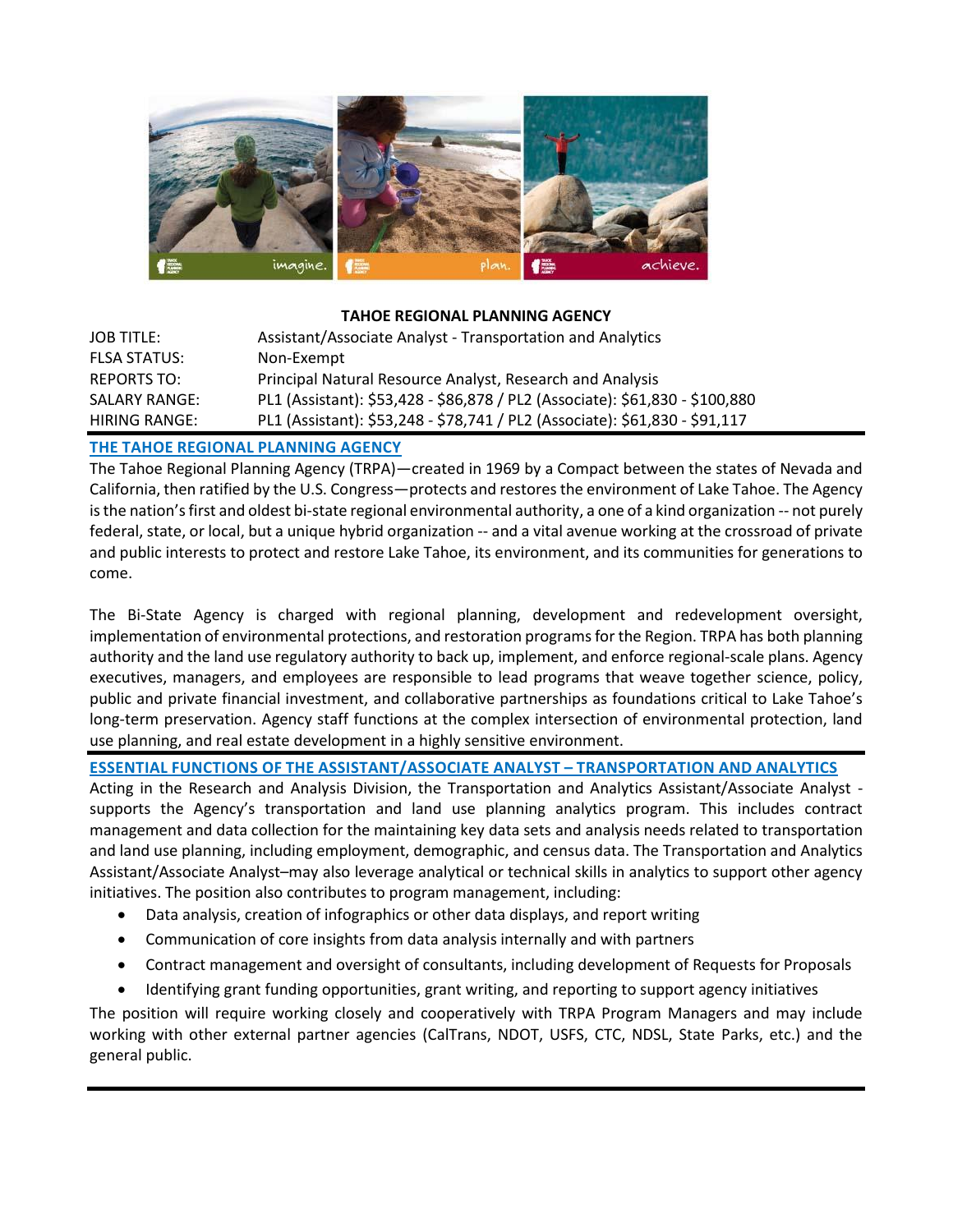## **ROLES & RESPONSIBILITIES OF THE ASSISTANT/ASSOCIATE ANALYST – TRANSPORTATION AND ANALYTICS**

#### **Data Collection and Compilation**

- Collection, organization, and display of existing and forecasted data for the Regional Transportation Plan/SCS (e.g., population, housing, occupancy, employment) – data warehousing of RTP/SCS data for use on LT Info and other potential tools.
- Development and analysis of base year and forecast scenarios model runs to support agency planning processes including updates to the Regional Transportation Plan/SCS and the Regional Plan
- In-depth knowledge of data sources to meet transportation and land use planning needs.
- Knowledge of transportation, economic, and demographic data sources and data collection process and understanding of how to apply those to better understand regional dynamics.
- Ability to identify and apply the most appropriate data source to address regional challenges.

# **Data Analytics**

- Manage data, dashboards, and other tools for agency land-use and transportation planning data.
- Additional analysis as necessary to support the Agency initiatives, Bi-State Transportation Consultation, and TRPA Governing Board/Agency strategic planning.
- Develop, apply, and update of a demographic, visitation, and land-use forecasting methodology for regional planning and data needs.

# **ASSISTANT/ASSOCIATE ANALYST REQUIREMENTS**

#### **Education/Training and Experience**

- Bachelor's Degree in data science, statistics, analytics, natural sciences, environmental studies, resource management, or a closely related field of study.
- One to three years of increasingly responsible experience 3+ years for Associate Analyst -- in resource management and project management. A Master's Degree may be substituted for 2 years of experience.
- Experience in the management of contracts is preferred.
- Possess, or ability to obtain, a valid driver's license issued by the state of Nevada or California.

## **Knowledge, Skills, and Abilities**

- Problem solving skills Demonstrates critical thinking and analysis capability, synthesizes complex facts and issues in order to glean insights and propose successful solutions.
- Knowledge of the regional planning and development forecasting.
- Experience working with US Census data.
- Ability to work collaboratively with a variety of outside partners, both public and private, to resolve issues, leverage resources, and work as a partnership.
- Demonstrated ability to take initiative, work independently, while also possessing the ability to work in a highly effective team.
- Excellent written and oral communication skills and attention to detail.
- Ability to represent the TRPA at public events and meetings as needed.
- Capacity to manage conflict to an effective and positive outcome.
- Experience with transportation data collection & travel survey development
- Excellent organizational and record-keeping skills.
- Exercise sound judgment to determine when to make independent decisions and when to seek direction from management or other staff.
- Knowledge of the environmental, social, and economic issues and challenges in Lake Tahoe.
- Experience with activity-based travel demand models, and knowledge of the principles of travel demand modeling is desired.
- Experience with big data platforms and/or mobile device data such as StreetLight Data, Replica, MySidewalk, INRIX,Teralytics, UberMedia, Arrivalist, etc. is desired.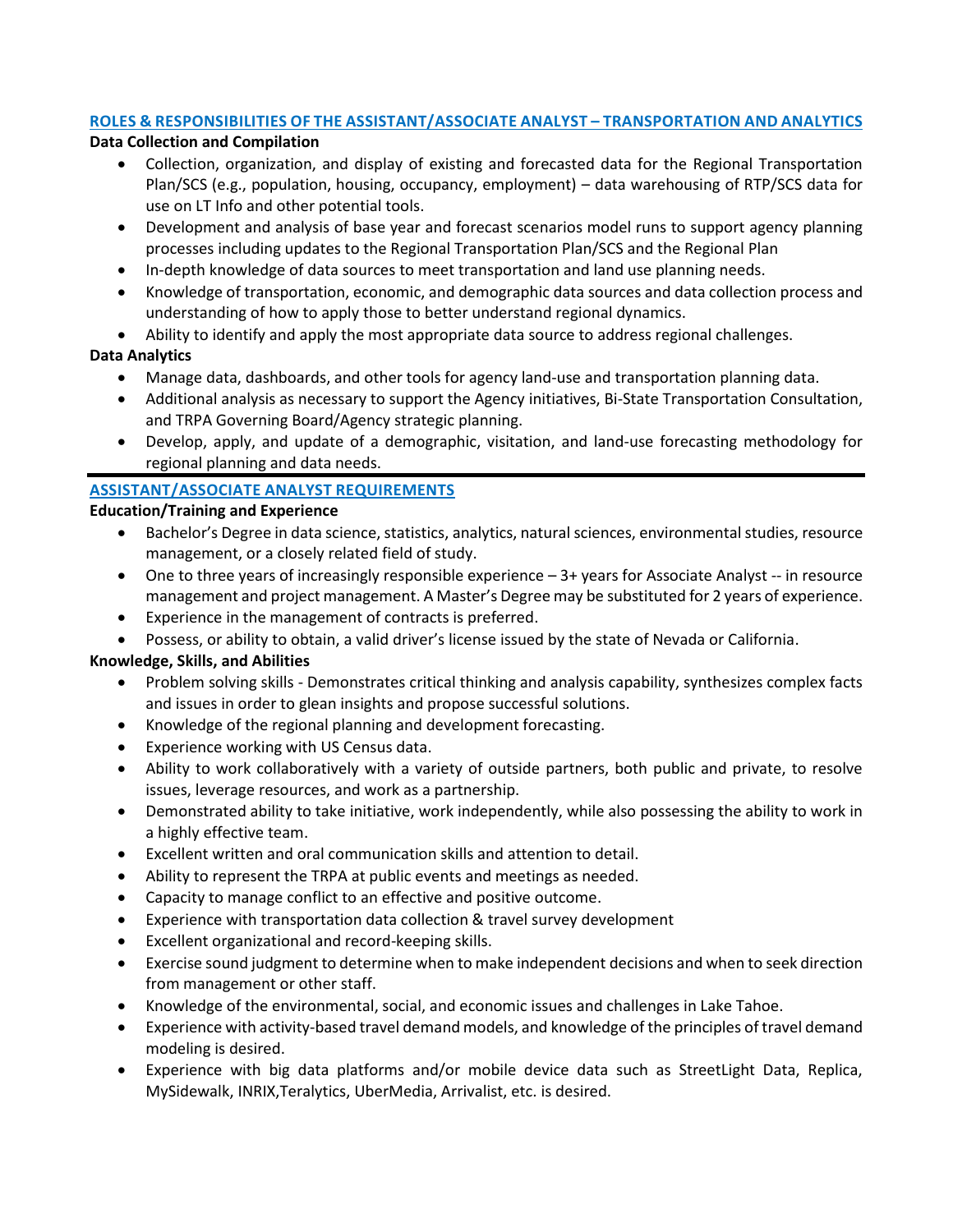#### **Computer and technical skills**

Ideal candidates should have solid analytical and quantitative skills. The following knowledge and skills are desired, but not required, competencies for the role:

- Knowledge of travel demand modeling software packages (e.g., TransCAD)
- Understanding of statistical methods, transportation planning, and urban development concepts.
- Data analysis and/or application development experience with programming/scripting languages such as Python, C, SQL, R (including Shiny & R markdown), and SAS.
- Experience using geographic information systems (ArcGIS).

#### **TRPA CORE COMPETENCIES**

- Self Development
- Critical Thinking and Continuous Improvement
- Fosters Collaborative Relationships and Teamwork
- Initiative and Results Focus
- Communication

## **AGENCY BENEFITS**

- 27 days Paid Time Off (PTO) annually
- 13 days paid holidays annually
- Retirement Program, the Agency has three Retirement Plans:
	- $\circ$  Money Purchase Plan. In lieu of Social Security, the Agency contributes a dollar amount equal to 8% of the employee's annual salary toward retirement. This plan has immediate participation and 100% vesting.
	- $\circ$  Supplemental Plan. The Agency contributes approximately 5.54% of the employee's annual salary toward retirement.
	- $\circ$  457(b) Deferred Compensation Retirement Plan (Voluntary). Employees can contribute up to the maximum allowed by the IRS.
- Group Health Insurance. The Agency contributes 100% of employee only coverage (and subsidized dependent coverage) for our Medical (PPO, HSA), Dental, and Vision Care Plans
- Employer Paid Life Insurance and Short-Term Disability Insurance
- Long-Term Disability Insurance (Voluntary)
- Medical and Dependent Care Flexible Spending Accounts (Voluntary)
- Flexible work schedules
- Transit / commuter passes
- Dog friendly office, bring your dog to work!

## **APPLICATION DATES AND PROCESS**

- Please visit our website at https://www.trpa.gov/contact/employment/ to read more about our Agency and to complete an employment application through our Career Center. Within the Career Center site, select the "Apply for Job" link. Please attach a resume of your qualifications, and cover letter describing your interest in the position in one document when you are completing the application.
- RECRUITMENT COMMUNICATION: Human Resources may contact you at various stages of the recruitment process if you meet the qualifications for the position. This contact will be via email or phone only. Please make sure your email address and phone number are accurate.
- • We do not accept walk-in or hand delivered application materials nor applicant calls regarding open, pending, or closed positions.

TRPA is an Equal Opportunity Employer. We respect and seek to empower each individual and support the diverse cultures, perspectives, skills, and experiences within our workforce.